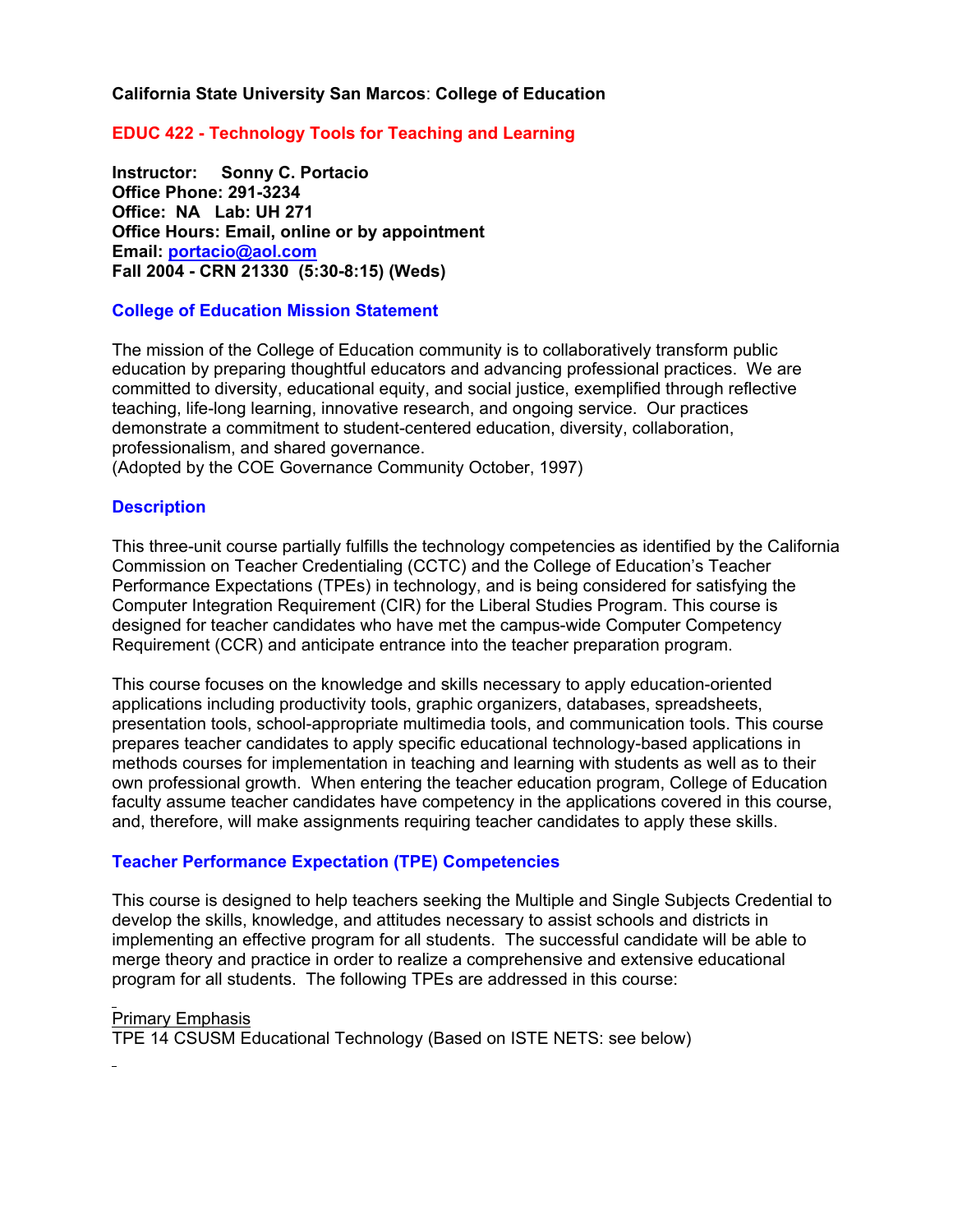Secondary Emphasis:

TPE 4 - Making Content Accessible

TPE 5 - Student Engagement

TPE 6 - Developmentally Appropriate Teaching Practices

- TPE 7 Teaching English Language Learners
- TPE 12 Professional, legal and ethical

TPE 13 - Professional Growth

# **National Educational Technology Standards for Teachers (NETS-T)**

Teaching Performance Expectation (TPE 14) is based on ISTE NETS (See cnets.iste.org) for detailed information). This course focuses primarily on ISTE NETS I, V, and VI and secondary emphasis on ISTE NETS II, III and IV.

## TECHNOLOGY OPERATIONS AND CONCEPTS.

Teachers demonstrate a sound understanding of technology operations and concepts. Teachers:

- A. Demonstrate introductory knowledge, skills, and understanding of concepts related to technology (as described in the **ISTE National Education Technology Standards for Students**).
- B. Demonstrate continual growth in technology knowledge and skills to stay abreast of current and emerging technologies.

### II. PLANNING AND DESIGNING LEARNING ENVIRONMENTS AND EXPERIENCES. *Teachers plan and design effective learning environments and experiences supported by technology. Teachers:*

- $\triangleright$  design developmentally appropriate learning opportunities that apply technologyenhanced instructional strategies to support the diverse needs of learners.
- $\triangleright$  apply current research on teaching and learning with technology when planning learning environments and experiences.
- $\triangleright$  identify and locate technology resources and evaluate them for accuracy and suitability.
- $\triangleright$  plan for the management of technology resources within the context of learning activities.
- $\triangleright$  plan strategies to manage student learning in a technology-enhanced environment.

## III. TEACHING, LEARNING, AND THE CURRICULUM.

*Teachers implement curriculum plans that include methods and strategies for applying technology to maximize student learning. Teachers:* 

- $\triangleright$  facilitate technology-enhanced experiences that address content standards and student technology standards.
- $\triangleright$  use technology to support learner-centered strategies that address the diverse needs of students.
- $\triangleright$  apply technology to develop students' higher order skills and creativity.
- $\triangleright$  manage student learning activities in a technology-enhanced environment.

## IV. ASSESSMENT AND EVALUATION.

*Teachers apply technology to facilitate a variety of effective assessment and evaluation strategies. Teachers:* 

- $\triangleright$  apply technology in assessing student learning of subject matter using a variety of assessment techniques.
- $\triangleright$  use technology resources to collect and analyze data, interpret results, and communicate findings to improve instructional practice and maximize student learning.
- $\triangleright$  apply multiple methods of evaluation to determine students' appropriate use of technology resources for learning, communication, and productivity.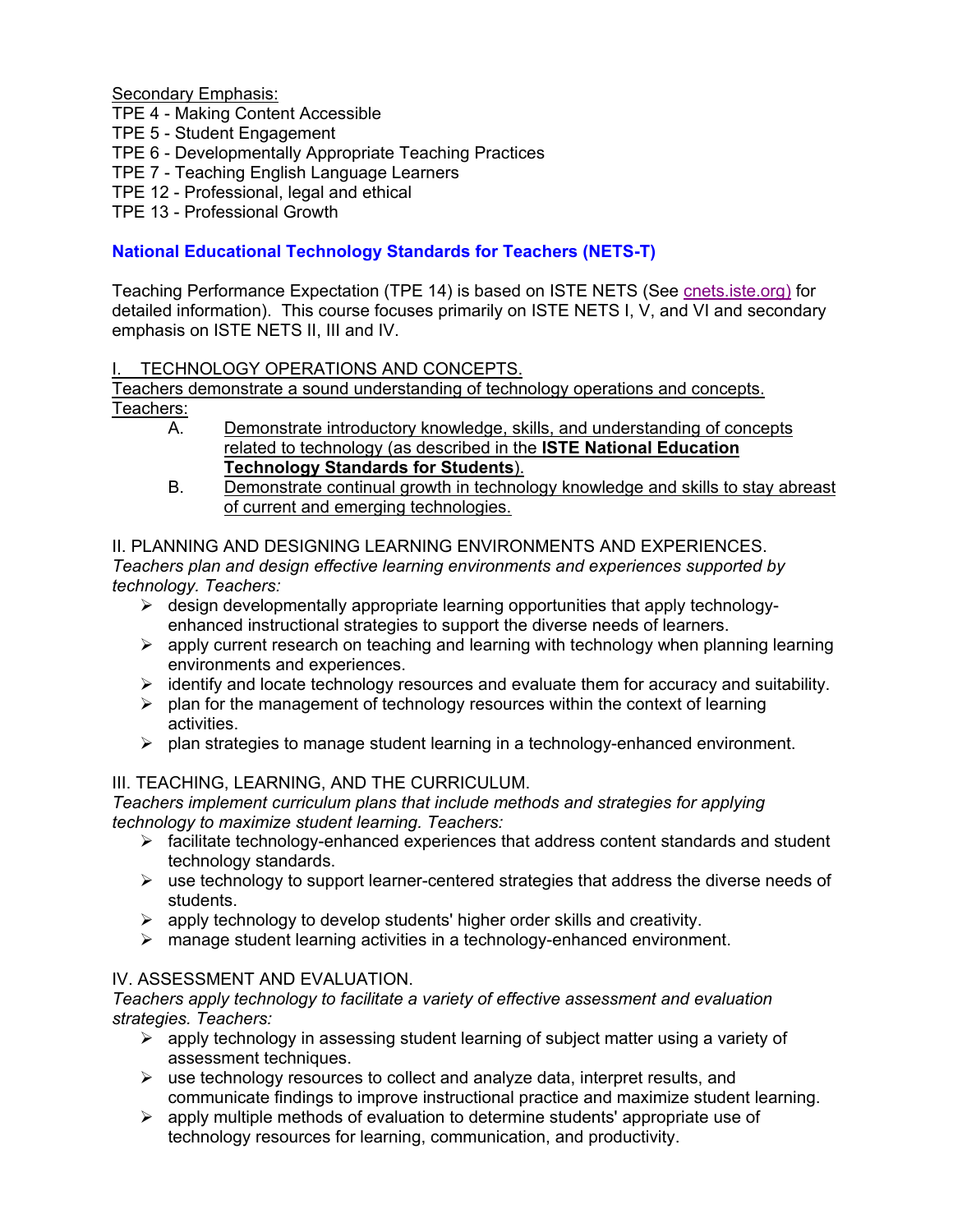# V. PRODUCTIVITY AND PROFESSIONAL PRACTICE.

Teachers use technology to enhance their productivity and professional practice. Teachers:

- A. Use technology resources to engage in ongoing professional development and lifelong learning.
- B. Continually evaluate and reflect on professional practice to make informed decisions regarding the use of technology in support of student learning.
- C. Apply technology to increase productivity.
- D. Use technology to communicate and collaborate with peers, parents, and the larger community in order to nurture student learning.

VI. SOCIAL, ETHICAL, LEGAL, AND HUMAN ISSUES.

Teachers understand the social, ethical, legal, and human issues surrounding the use of technology in PK-12 schools and apply those principles in practice. Teachers:

- A. Model and teach legal and ethical practice related to technology use.
- B. Apply technology resources to enable and empower learners with diverse backgrounds, characteristics, and abilities.
- C. Identify and use technology resources that affirm diversity.
- D. Promote safe and healthy use of technology resources.
- E. Facilitate equitable access to technology resources for all students.

# **Course Objectives**

Teacher candidates will demonstrate competency in:

- A. Meeting the ISTE standards I, V, and VI outlined above and approaching standards II, III and IV.
- B. Using a set of educational technology tools that are applied in teaching and learning within the credential program and used in public school settings; and
- C. Setting up an electronic portfolio for completion in the CSUSM teacher-credentialing program.

# **Prerequisites**

The prerequisite for this course is completion of the campus-wide computer competency requirement. This can be fulfilled by successful completion of one of the following:

- Taking the CSUSM CCR assessment or equivalent course OR
- Completion of an approved computer literacy course at the community college level.

# **Required Supplies**

NOTE: It is not necessary to purchase the educational software, as much of the specific software titles are available on the Web in demo-version and/or available on campus.

- A. ISTE Student Membership: (ww.iste.org) (\$40.00)
- B. Task Stream Registration: http://www.taskstream.com (\$20 \$65)
- C. At least one CD-R or CD-RW (1x-8x speed)
- D. USB key-drive (128MB or more with extension cable) OR Two zip disks (100-200MB).
- E. Use of campus email account and WebCT for course communication (provided free)
- F. Optional: ISTE, *Connecting Curriculum and Technology*

This is a volume produced by the professional association that contains the educational technology standards for students at all levels as well as sample lessons on how that standards can be implemented in teaching content. This book will be referred to in other CSUSM-COE courses. Supporting Web site www.iste.org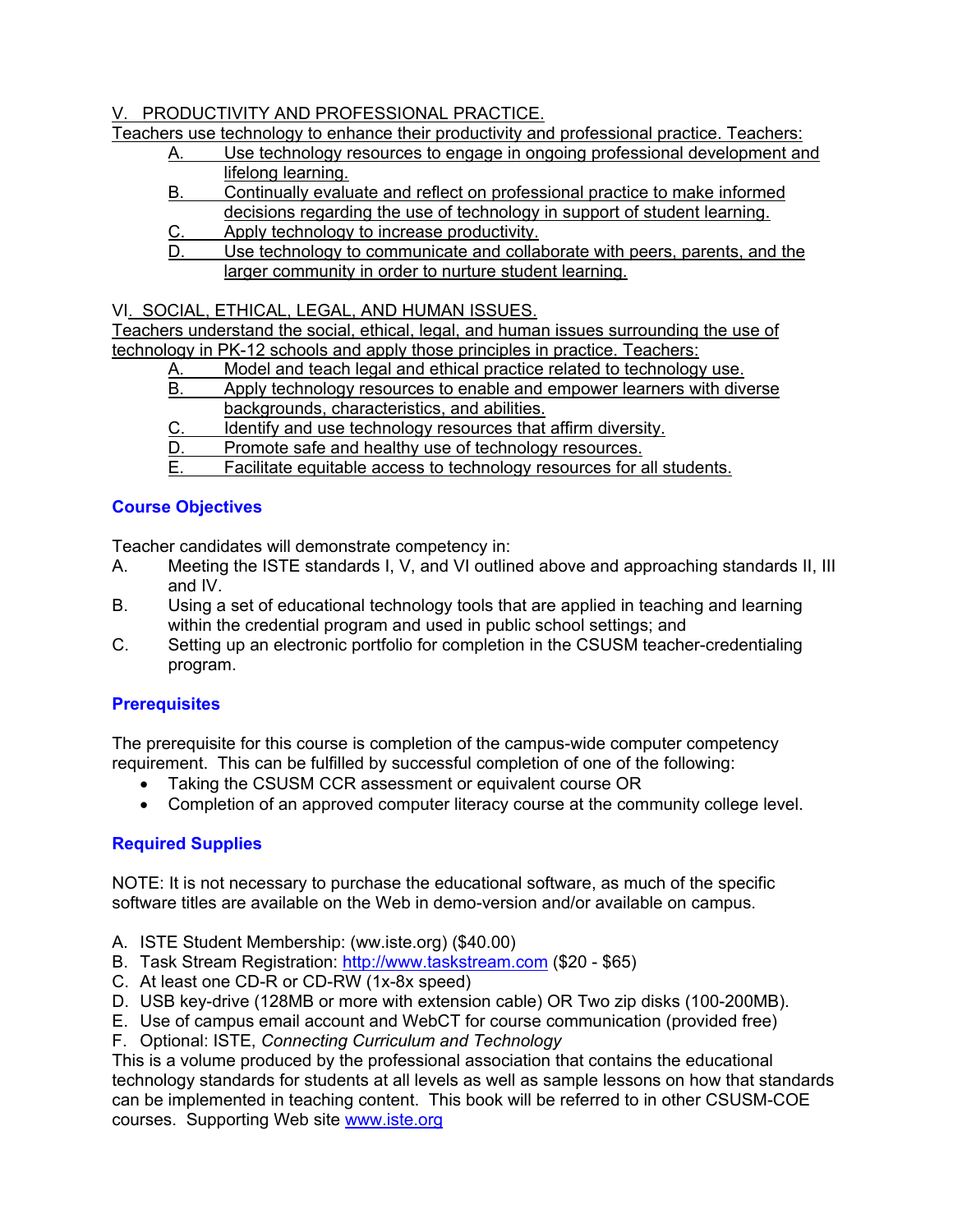In order to successfully complete this course, the assignments must be completed at an acceptable level noted on assignment directions and rubrics. In addition to the assignments described below, performance assessment on the teacher candidate's ability to perform tasks using the software will be assessed. Because the content of this course contributes to passage of multiple TPEs, successful completion is imperative. Failure to successfully complete this course will prohibit a teacher candidate from continuing in the program beyond the first semester. The percentage of weight of each assignment is noted next to the description of the topic. Late assignments or assignments missing required elements receive reduced points. All assignments must be completed to pass the course.

## **COE Attendance Policy**

*Due to the dynamic and interactive nature of courses in the College of Education, all students are expected to attend all classes and participate actively. At a minimum, students must attend more than 80% of class time, or s/he may not receive a passing grade for the course at the discretion of the instructor. Individual instructors may adopt more stringent attendance requirements. Should the student have extenuating circumstances, s/he should contact the instructor as soon as possible.*

 A good student is one who adheres to standards of dependability and promptness. If more than two class sessions are missed or there is tardiness (or leave early) for more than three sessions, the teacher candidate cannot receive an A. If more than three class sessions are missed the grade earned cannot exceed a C. Late assignments will be penalized by a 5% deduction in points for each weekday late. All assignments are due by midnight on the day specified. After two weeks, late assignments receive no credit. If extraordinary circumstances occur, please make an appointment with the instructor. Remember that communication is the key to success.

In addition to attending course sessions, each student will be required to complete lab assignments each week. Some of these assignments require students use campus resources. All students must plan times they can work in labs on campus at least once per week. Students are required to check campus resources and availability of labs. Mac computers are available in ACD 202, UH 271, UH 360 and Kellogg Library ( $2<sup>nd</sup>$  floor) in addition to other locations. Students are required to use campus issued-email accounts and check email and WebCT at least two times per week to communicate with instructor and peers.

### **Plagiarism and Cheating**

Please be sure to read and understand the university policy on plagiarism and cheating, as it will be strictly enforced. Academic dishonestly will not be tolerated and will result in a failing grade for this course and will be reported to the University.

### **Authorization to Teach English Language Learners**

The CSUSM credential program has been specifically designed to prepare teachers for the diversity of languages often encountered in California public school classrooms. The authorization to teach English learners is met through the infusion of content and experiences within the credential program as well as additional coursework. Students successfully completing this program receive a credential with authorization to teach English learners. (Approved by CCTC in SB2042 Program Standards, August 2002)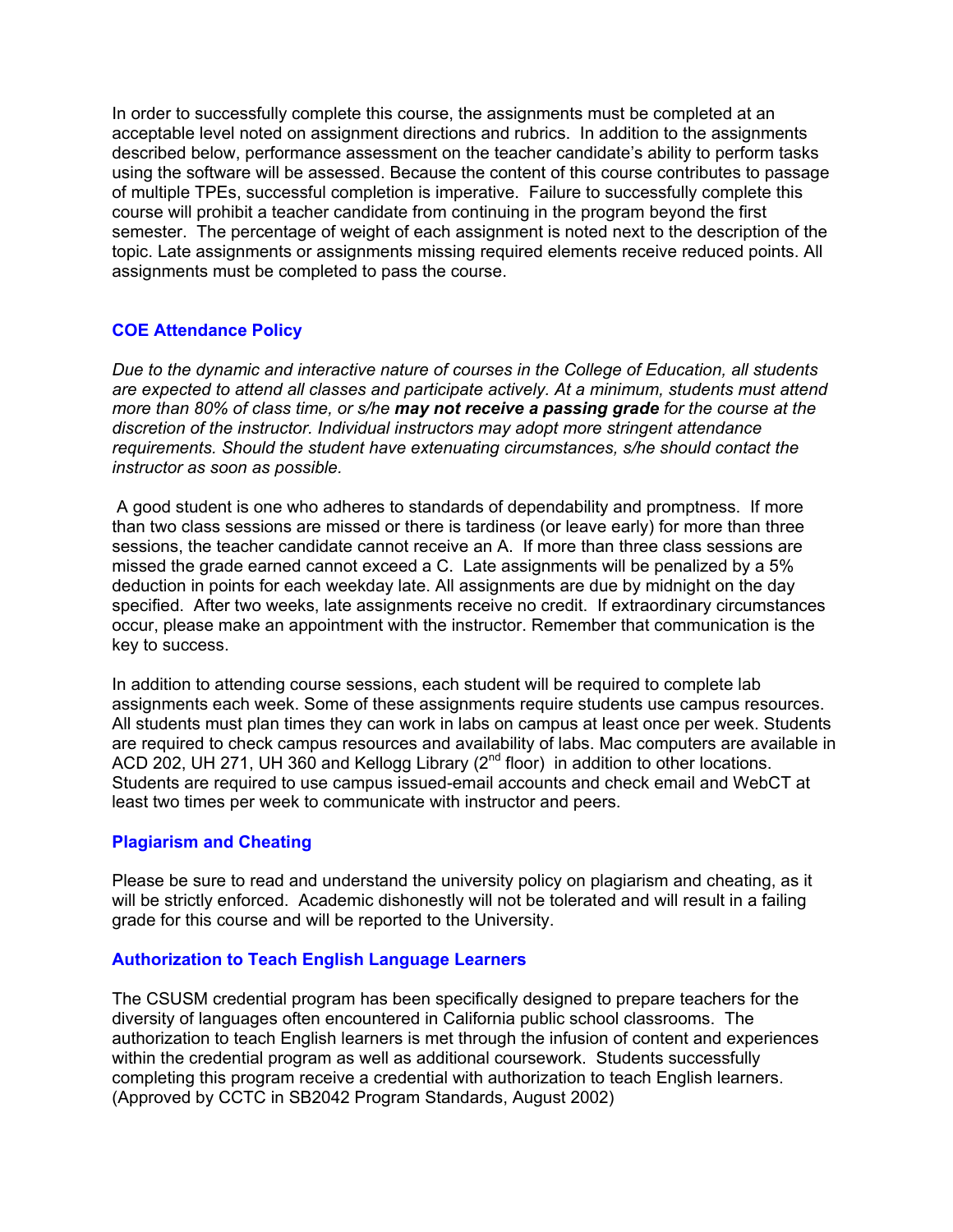# **Disabled Student Services**

Students with disabilities who require academic accommodations must be approved for services by providing appropriate and recent documentation to the Office of Disabled Student Services (DSS). This office is located in Craven Hall 5205 and can be contacted by phone at (760)750- 4905, or TDD (760)750-4909. Students authorized by DSS to receive accommodations should meet with the instructor during office hours or by appointment.

| No.            | <b>Assignment</b>                     | <b>Description</b>                                                                                                                                                                                                                                                                                                                                | Category |
|----------------|---------------------------------------|---------------------------------------------------------------------------------------------------------------------------------------------------------------------------------------------------------------------------------------------------------------------------------------------------------------------------------------------------|----------|
| 1              | YahooGroups<br>Internet<br>Assignment | This web-based resource/tool allows the user to organize and<br>manage online resources for projects and courses. This tool<br>will allow teacher candidates to continue to organize and<br>share resources throughout program experiences. The                                                                                                   | A        |
|                |                                       | assignment requires evaluation and review of educational<br>web sites and reflection on classroom use.                                                                                                                                                                                                                                            |          |
| $\overline{2}$ | Inspiration                           | This project involves the use of concept-mapping software for<br>brainstorming an educational topic using text and graphics.<br>The activity will provide an opportunity to consider this<br>application for support of writing with students in K-12<br>classrooms.                                                                              | A        |
| 3              | Filamentality                         | This project uses a template/tool on the web to create an<br>activity for students to explore concepts related to standards<br>and specific curriculum topics. These projects are explained<br>and linked on a web page uploaded to a remote server for<br>sharing with other educators.                                                          | A        |
| $\overline{4}$ | Copyright                             | The purpose of this assignment is to become familiar with fair<br>use and copyright laws, and use of appropriate APA format<br>and citations. Students will share their learning after<br>becoming knowledgeable about various issues related to<br>ISTE NETS for Teachers, Standard VI.                                                          | A        |
| 5              | Journal                               | Students reflect on course readings and activities from the<br>ISTE website that supports topics related to the ISTE<br>standards. Entries are made to the journal weekly. The<br>journal is submitted at midterm and again near the end of the<br>course for credit.                                                                             | B        |
| 6              | Spreadsheet                           | This activity provides an opportunity for students to use a<br>spreadsheet in a variety of ways to organize and present<br>information. Various tasks provide an opportunity for teacher<br>candidates to reflect on educational appropriate uses of a<br>spreadsheet tool and differentiate between various tools for<br>organizing information. | A        |
| $\overline{7}$ | Newsletter                            | Create an appealing, newsworthy, and interesting newsletter<br>for parents with information about your classroom. Use of<br>graphics, content and layout will be considered and<br>assessed. Teacher candidates will use a rubric to provide<br>feedback to classmates during a class meeting. Must include<br>a scanned image.                   | A        |
| 8              | PowerPoint                            | Students will create a four-slide project using special features<br>of the program and content related to a topic from the CA<br>content standards. Articles from ISTE Learning and Leading<br>with Technology will guide the content of the project. This                                                                                        | A        |

### EDUC 422 Course Assignments and Weight for Course Grades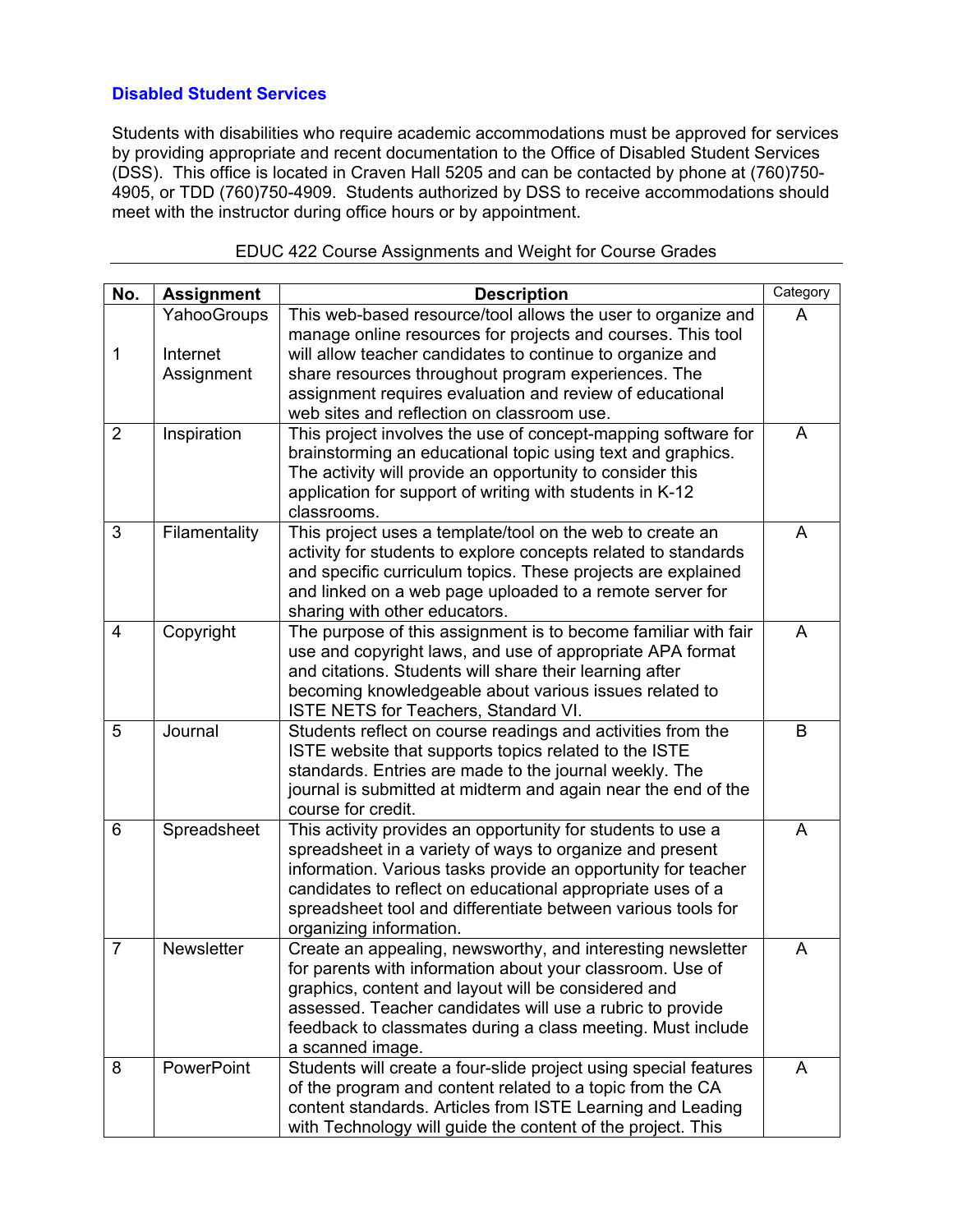|    |                                                        | assignment provides students with an opportunity to use<br>skills in researching, referencing and presentation to learn<br>and share a topic related to educational technology issues.<br>APA must be followed for three or more resources used in<br>the project.                                                                                                                                                                                                                                                                                                                                                                                                                                                  |   |
|----|--------------------------------------------------------|---------------------------------------------------------------------------------------------------------------------------------------------------------------------------------------------------------------------------------------------------------------------------------------------------------------------------------------------------------------------------------------------------------------------------------------------------------------------------------------------------------------------------------------------------------------------------------------------------------------------------------------------------------------------------------------------------------------------|---|
| 9  | Database                                               | Students will use a database tool to input and organize<br>information. A report will be generated to document<br>understanding of the use of this tool. Students will also<br>understand how online databases provide opportunities to<br>search for information related to an educational topic.                                                                                                                                                                                                                                                                                                                                                                                                                  | A |
| 10 | Quiz                                                   | An assessment of skills and knowledge from readings and<br>class activities following the first half of the course.                                                                                                                                                                                                                                                                                                                                                                                                                                                                                                                                                                                                 | B |
| 11 | Software<br><b>Review</b>                              | The purpose of the project is to demonstrate understanding<br>of how to assess educational specific software in terms of<br>student academic content standards, learning needs and<br>strengths and weaknesses of the software. Students will<br>share their learning through reflection online.                                                                                                                                                                                                                                                                                                                                                                                                                    | A |
| 12 | <b>Video Project</b>                                   | This project involves working in groups of 3 or 4 to produce a<br>video presentation focusing related to classroom use.<br>Students will learn how to use digital video cameras, how to<br>edit and prepare a project for sharing electronically.                                                                                                                                                                                                                                                                                                                                                                                                                                                                   | A |
| 13 | Narrative<br>In Task<br><b>Stream</b>                  | Students create a draft narrative using persuasive writing to<br>document their proficiencies related to the ISTE standards.<br>Instructor provides feedback in preparation for completing<br>digital portfolio requirements.                                                                                                                                                                                                                                                                                                                                                                                                                                                                                       | B |
| 14 | Tech<br>Assessment                                     | This assessment provides teacher candidates with a look at<br>their skills at the beginning of the course and a comparison of<br>the growth in technology skills at the end of the course.<br>Charts available following the assessment will be submitted.                                                                                                                                                                                                                                                                                                                                                                                                                                                          | A |
| 15 | Portfolio<br><b>In</b><br><b>Task</b><br><b>Stream</b> | This assignment is an introduction to the electronic portfolio<br>that will be used throughout the CSUSM teacher preparation<br>program. The assignment requires setting up an artifact<br>tracking sheet and organizing all course files, selecting<br>evidence through analysis of individual work related to<br>proficiencies and completing narratives as evidence of<br>meeting the Teaching Performance Expectation (TPE 14)<br>that is the focus of this course. It is anticipated that teacher<br>candidates will build on the work begun in EDUC 422 so that<br>the portfolio submitted at the conclusion of the program<br>accurately verifies meeting the standards for completion of<br>the credential. | B |
|    | Web Page                                               | Teacher candidates will create a usable web page / site to<br>demonstrate the ability to effectively communicate using this<br>power Internet resource. Use of graphics, content and layout<br>will be considered and assessed. Teacher candidates will<br>use a rubric to provide feedback to classmates during a class<br>meeting.                                                                                                                                                                                                                                                                                                                                                                                | A |
|    | Attendance &<br>Participation                          | Teacher candidates are expected to have a positive<br>disposition toward teaching and learning. They should help<br>each other and create a positive classroom environment for<br>everyone. This means having a positive attitude in class,<br>being on time and actively engaged in discussions and<br>activities both in class and online.                                                                                                                                                                                                                                                                                                                                                                        | C |